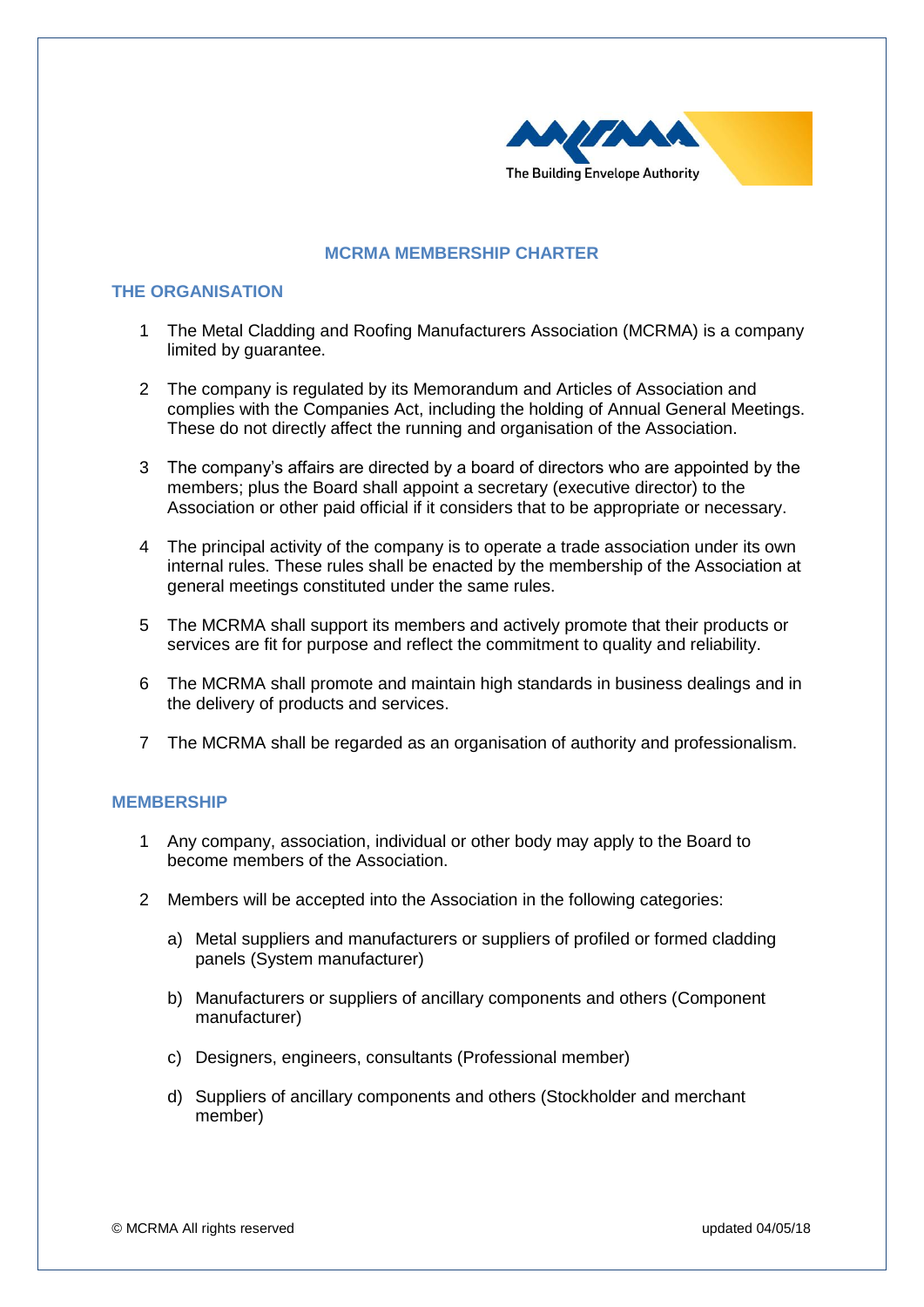- 3 Members shall:
	- a) Apply for membership in the name of the company and the acceptance of such application shall entitle that company to the benefits of membership.
	- b) Pay a subscription as shall be agreed each year by the Board.
	- c) Have one vote at the Association's Annual General Meeting in respect of each full subscription paid.
- 4 All members who are manufacturers or suppliers of goods and services to the industry and undertake design work for third parties shall maintain insurance appropriate to their business including Product Liability Insurance, Professional Indemnity Insurance cover, or similar cover.
- 5 Members shall, on an annual basis, provide the Executive Director with a copy of all relevant and current Indemnity Insurance certificates.
- 6 The MCRMA Board of Directors reserves the right to withdraw membership from any company found to be breaking the rules of this Charter.

## **TECHNICAL ETHOS**

The MCRMA undertakes to ensure that

- 1 National and international members are committed to providing reliable products and services. Manufacturing and supplier members are accredited to EN ISO 9001 or are committed towards achieving accreditation within one year of membership.
- 2 Members who manufacture or supply products will provide on request certificates of origin and product conformity for the primary materials from which the products are manufactured.
- 3 Primary materials will be sourced from companies using EN ISO 9001 standards
- 4 In the absence of appropriate British or European standards, manufacturers' tolerances are as stated in the appropriate MCRMA publication.
- 5 Products manufactured or supplied by member companies should comply with the Construction Products Regulations and where appropriate should be CE Marked in accordance with a recognised assessment procedure or harmonised standard.
- 6 All MCRMA members use internationally recognised calculation methodology or test data as a basis for the performance figures shown in their technical documentation. Details of the design criteria used are available on request from any individual member.
- 7 Roof cladding systems, rooflight assemblies and in-plane components manufactured and supplied by member companies will have been tested in accordance with ACR [M] 001 Test for Non-Fragility of Large Element Roofing Assemblies and carry a non-fragility performance classification for the assembly as tested.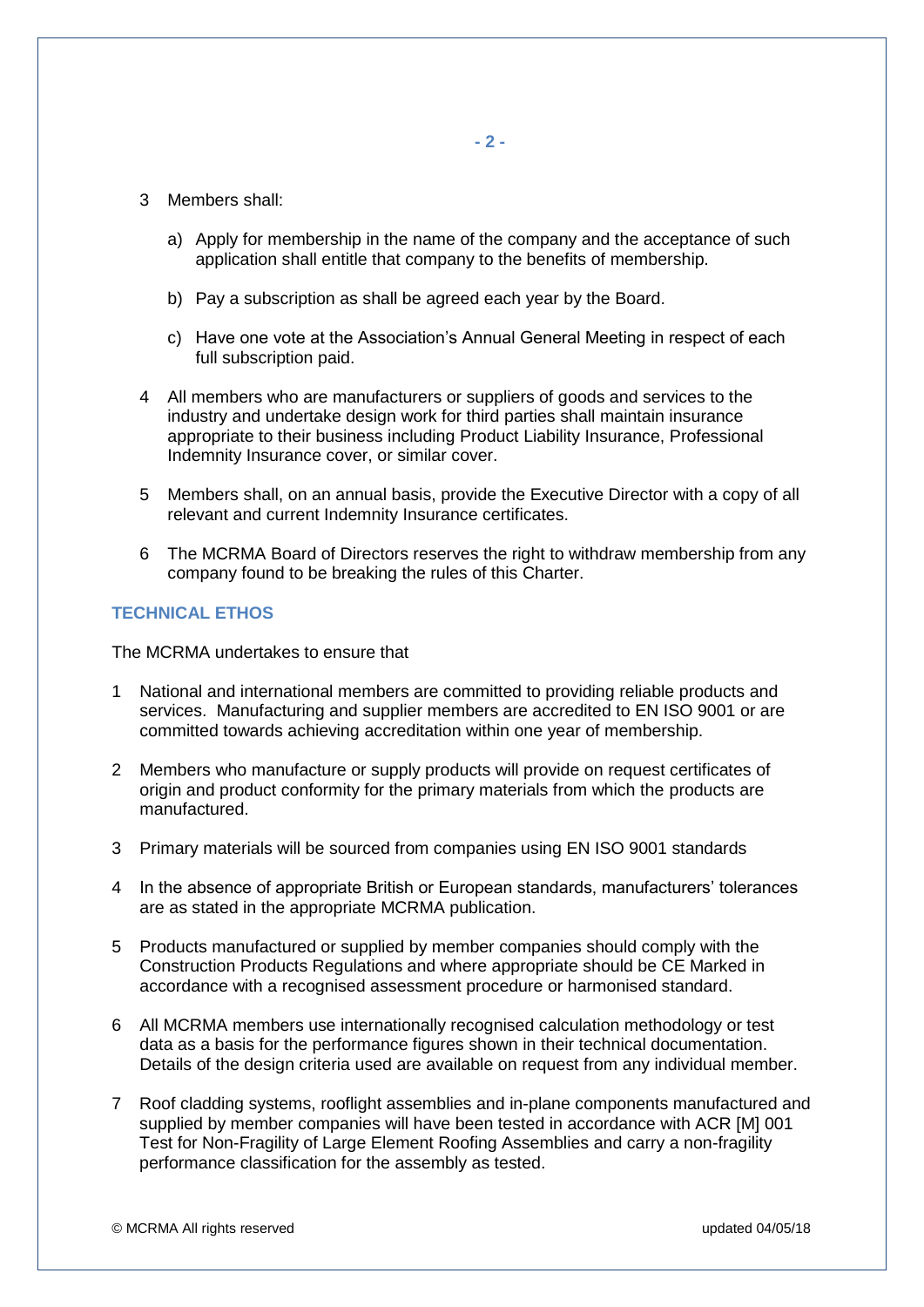- 8 Fall protection anchor devices (horizontal lifelines and single point anchors) manufactured by member companies and installed on roof systems supplied by member companies must be tested on representative roof systems to which they are intended to be installed. The Fall Protection manufacturer will provide evidence that the anchor device has proved satisfactory when tested in accordance with the ACR [M] 002 (Part 2) Testing of Roof Anchors on Roof Systems.
- 9 MCRMA members employ in-house technical services engineers providing building design assistance to specifiers and contractors in relation to Building Regulations and other required standards.
- 10 Member companies will offer advice on appropriate installers and will provide installation recommendations and procedures for their products in accordance with good practice applicable in the country of use or installation.
- 11 In the event of a dispute, MCRMA members can advise on an appropriate third party to consult. Disputes shall be resolved in accordance with English law.
- 12 MCRMA members employ management systems to ensure the traceability of materials or products in relation to a project.

#### **ENVIRONMENTAL ETHICS**

The MCRMA undertakes to ensure that

- 1 Members have regard for environmental issues during procurement, delivery (including installation implementation) and waste disposal.
- 2 Members strive to minimise adverse environmental impact in the provision of their products and/or services.

#### **HEALTH & SAFETY**

The MCRMA undertakes to ensure that

- 1 Members have undertaken all work in accordance with health and safety legislation.
- 2 Members have a health and safety policy which they uphold in principle and practice.

©2016 Metal Cladding & Roofing Manufacturers Association Ltd 106 Ruskin Avenue Rogerstone Newport Gwent NP10 0BD